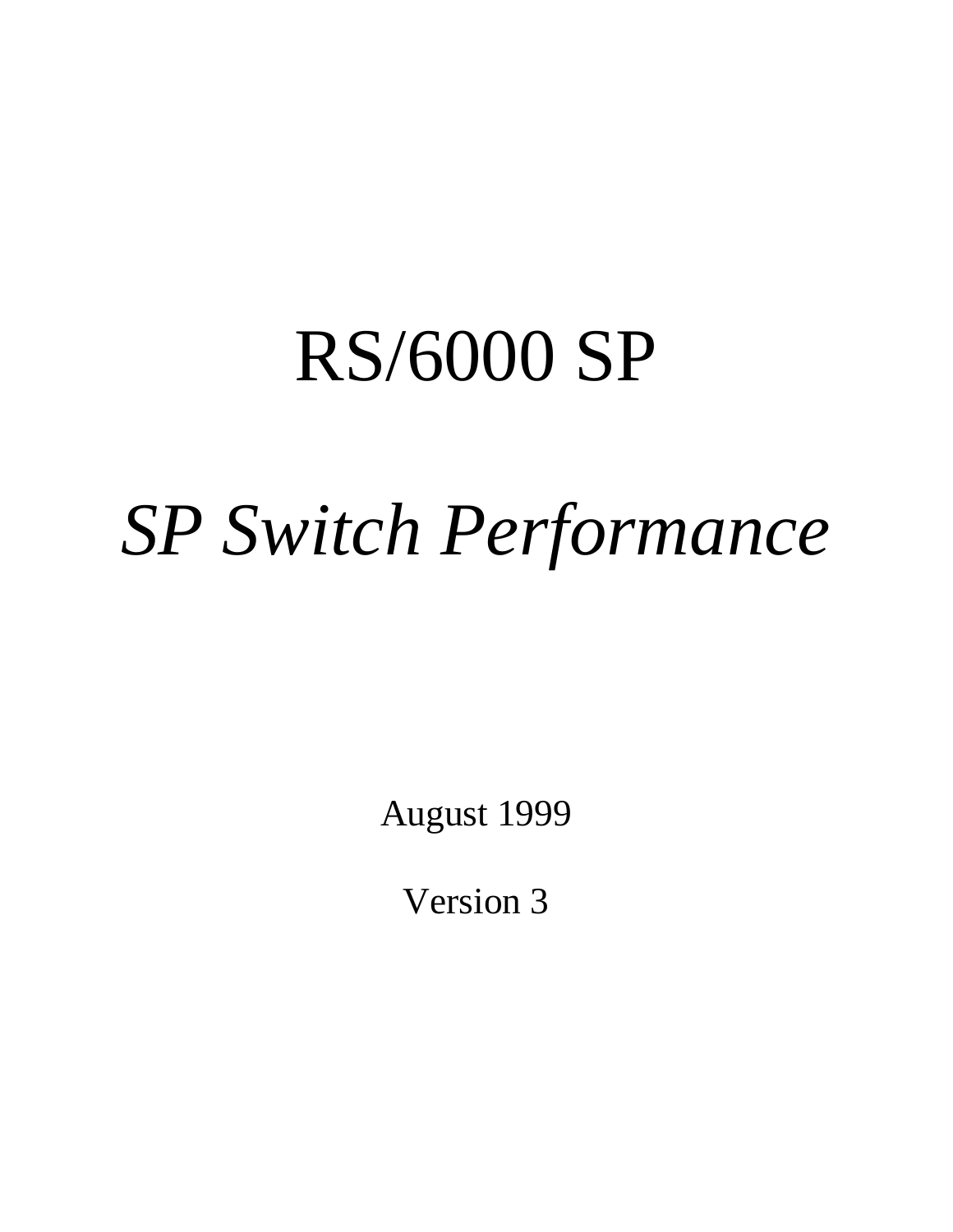## **Table of Contents**

| SP Nodes and Attached Servers (and the contract of the server of the server of the server of the server of the |
|----------------------------------------------------------------------------------------------------------------|
|                                                                                                                |
|                                                                                                                |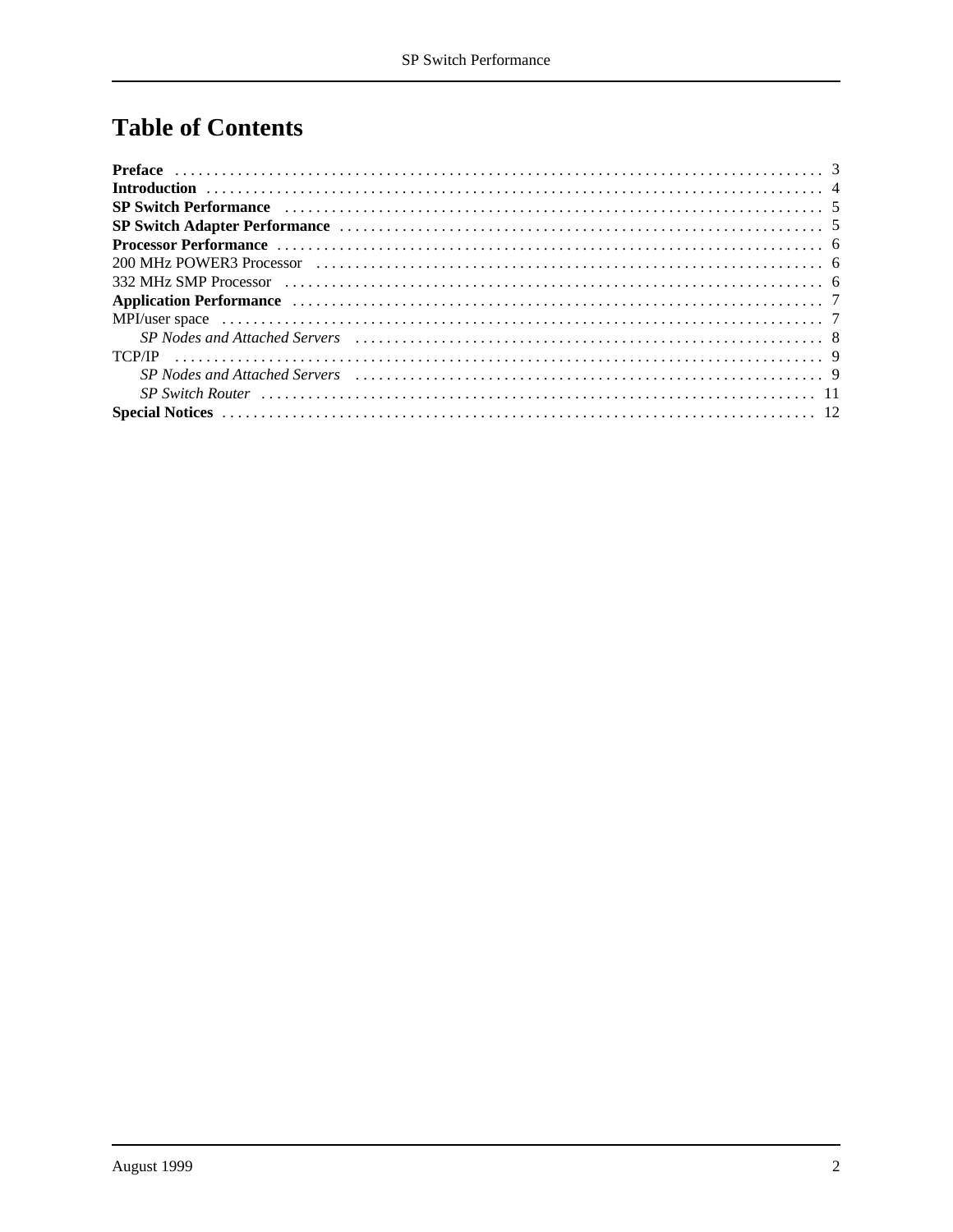#### **Preface**

This document presents measurements of SP Switch latency and bandwidth between applications running in various SP node types. The measurements are discussed, as are the node processor and memory subsystem characteristics which affect inter-node communication performance. The resulting communication performance is, in turn, an element of higher-level application performance, measured by benchmarks such as SPECrate, Linpack HPC, and TPC.

This version of the document has added information about the

- POWER3 SMP Wide and Thin Nodes and
- SP-attached servers

and deleted information about the 160 MHz Thin Node which has been withdrawn.

Comments and suggestions can be sent via

- Lotus Notes to: Frank May/Somers/IBM@IBMUS
- Internet to: fhmay@us.ibm.com.

#### *Acknowledgments*

The information presented in this document was provided by Frank Johnston and Bernard King-Smith, of the SP Parallel Systems Performance group, Poughkeepsie, New York.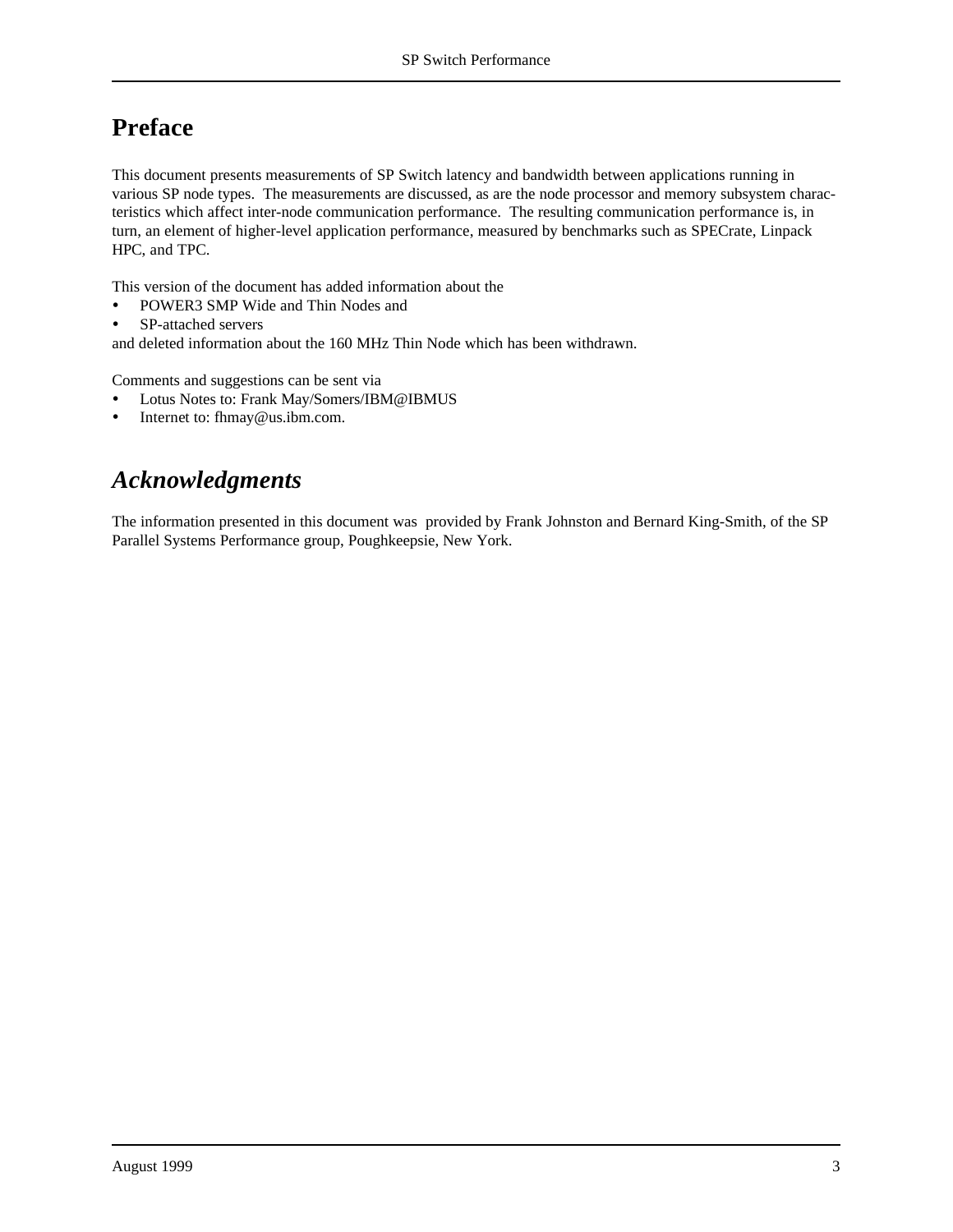#### **Introduction**

The communication performance seen by applications, running in SP processor nodes and communicating through the SP Switch, is comprised of a number of elements. The SP Switch provides the base communications performance capability. The performance characteristics of the SP Switch adapter in the processor node, and the time the node takes to process the communication protocol stack , determine how much of the SP Switch performance capability can be sustained during application-to-application communication. The time for processing the communication protocol stack is, in turn, determined by the software path length and the performance characteristics of the processor.

This document presents the SP Switch and SP Switch adapter performance capabilities, discusses processor performance characteristics, presents the results of application performance measurements, and discusses these measurements. The software path length in processing communication protocol stacks is beyond the scope of this document and is not discussed.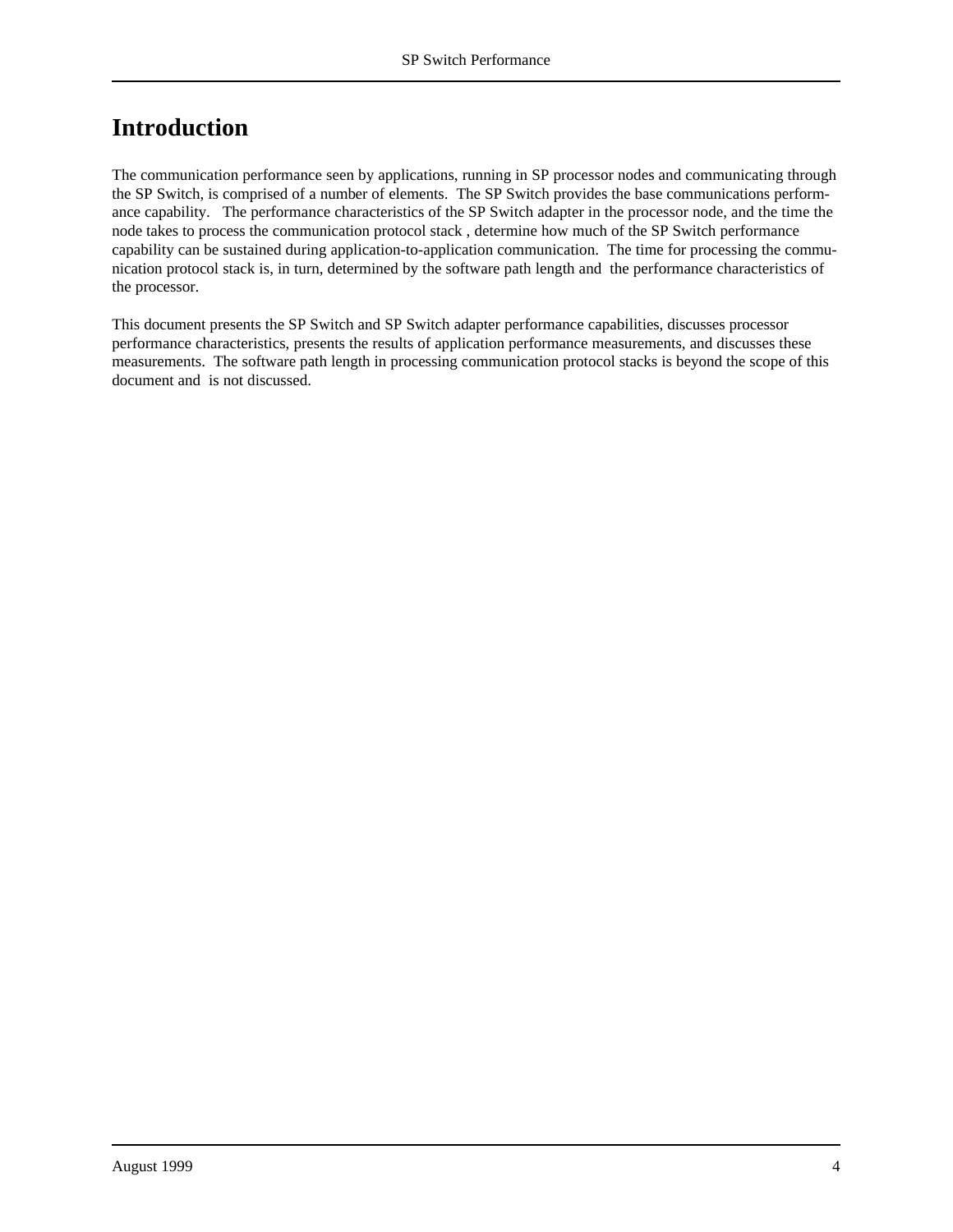#### **SP Switch Performance**

| Number of       | Latency        |                 | Bandwidth (MB/sec)    |  |
|-----------------|----------------|-----------------|-----------------------|--|
| <b>SP Nodes</b> | $(\mu$ sec $)$ | Uni-directional | <b>Bi-directional</b> |  |
| up to $80$      | 1.2            | 150             | 300                   |  |
| 81 to 512       | 2.0            |                 |                       |  |

The raw peak performance of the SP Switch is given in Table 1.

|  | Table 1: SP Switch peak performance |
|--|-------------------------------------|
|--|-------------------------------------|

This peak (i.e., not-to-exceed) performance cannot be achieved by an application.

#### **SP Switch Adapter Performance**

The raw peak performance of the SP Switch adapters is given in Table 2.

| <b>SP Switch</b>   | Bandwidth (MB/sec) |                       |  |  |
|--------------------|--------------------|-----------------------|--|--|
| Adapter            | Uni-directional    | <b>Bi-directional</b> |  |  |
| SPSMX <sub>2</sub> | 150                | 300                   |  |  |
| <b>SPSMX</b>       | 150                | 300                   |  |  |
| <b>SPSSA</b>       | 150                | 150                   |  |  |

Table 2: SP Switch adapter peak performance

- The SP Switch MX2 adapter (SPSMX2, feature code #4023) is available on the 200 POWER3 MHz SMP nodes. This adapter has an onboard 125 MHz 603e processor.
- ü The SP Switch MX adapter (SPSMX, feature code #4022) is available on the 332 MHz SMP nodes. This adapter has an onboard 100 MHz 603e processor.
- ü The SP System Attachment Adapter (SPSSA, feature code #8396), available on the Enterprise Server Models S70 and S70 Advanced, attaches on one end to a PCI slot in the server I/O drawer and on the other to the SP Switch cable.

These peak performance numbers represent the maximum rate at which data can be given to or taken from the SP Switch by the node and, effectively, become the base communications performance capability of the SP Switch subsystem. Similar to the SP Switch peak performance, the SP Switch adapter peak (i.e., not-to-exceed) performance cannot be achieved by an application.

When communication is between nodes with unlike adapters, the effective peak performance of the SP Switch subsystem is that of the slower adapter.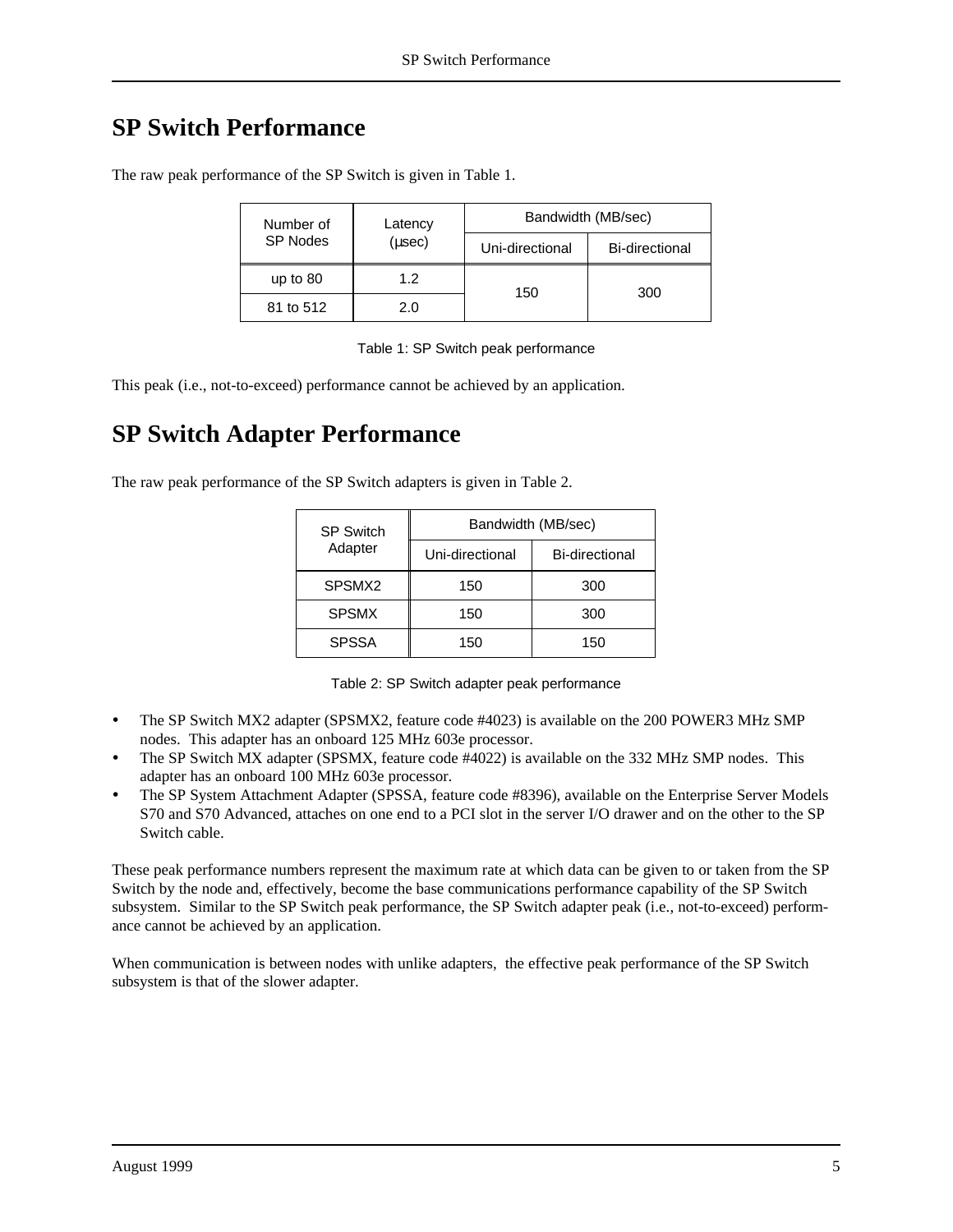#### **Processor Performance**

The key processor characteristics affecting application communication performance are clock frequency and memory bandwidth. They are discussed for the top-of-the-line SMP and P2SC processors.

#### *200 MHz POWER3 Processor*

The IBM 200 MHz POWER3 processor operates at a clock frequency of 200 MHz. And delivers the highest sustained floating-point performance of any SP processor.

The POWER3 SMP processor chip has a 128-bit wide memory bus. This 16-byte bus width and a bus frequency of 100 MHz (1:2 compared to the clock frequency) delivers a peak memory bandwidth of 1.6 GB/sec. In this document, for bandwidth, gigabyte is defined as 10\*\*9 (vs. 2\*\*30) bytes, except where noted otherwise.

The POWER3 is capable of executing up to 2 FMA instructions per cycle (i.e. four floating-point operations per cycle) for a total peak floating-point performance of 800 MFLOPS (Mega FLoating-point Operations Per Second). In addition to better peak floating-point performance, the 200 MHz POWER3 can sustain higher memory bandwidth than the 160 MHz P2SC processor.

#### *332 MHz SMP Processor*

The IBM 332 MHz 604e SMP processor operates at a clock frequency of 332 MHz and delivers the highest integer performance of any SP processor.

The SP 604e processors are part of the RS/6000 PowerPC family of processors. The 332 MHz 604e SMP processor chip has a 128-bit wide memory bus. This memory bus width and a bus frequency of 83 MHz (1:4 compared to the clock frequency) delivers a peak memory bandwidth of 1.33 GB/sec.

The 332 MHz 604e SMP processor is capable of executing one floating-point multiply-add (FMA) instruction per cycle (i.e., two floating-point operations per cycle), for a total peak floating-point performance of 664 MFLOPS.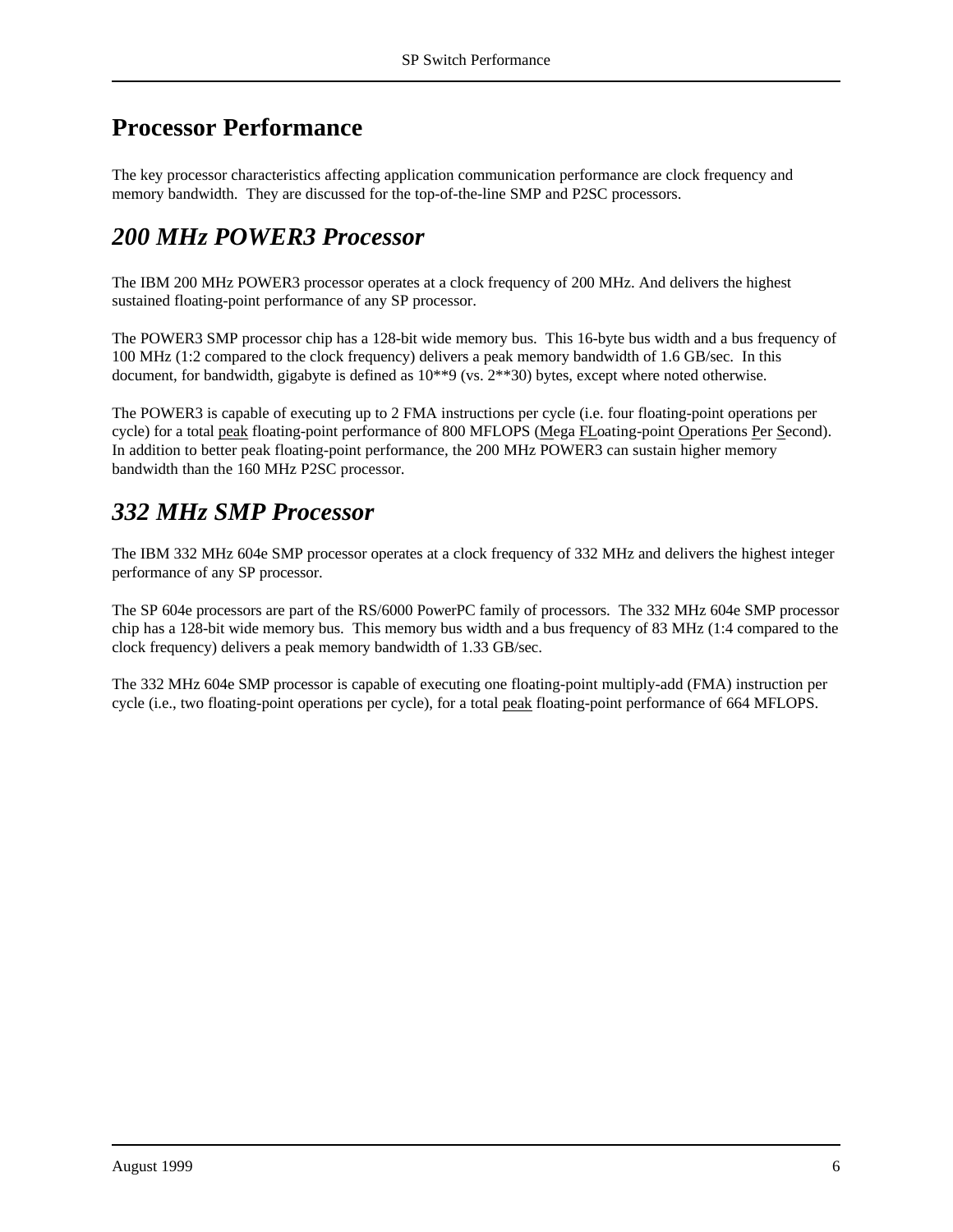## **Application Performance**

High-performance inter-node communication is a key component of the overall performance of many user applications. The most basic measurements to characterize the performance of the communication subsystem are *latency* and *bandwidth*. Latency is the overhead associated with sending data between two processors, and is usually quantified in microseconds (μsec). Bandwidth is the rate at which data can be transmitted between two processors, and is typically measured in megabytes per second (MB/s). In this document, for bandwidth, megabyte is defined as 10\*\*6 (vs. 2\*\*20) bytes, except where noted otherwise.

In this section, we will characterize inter-node communication performance over the SP Switch for the two SP Switch communication protocols: the so-called *user space* protocol, used to support the industry standard Message Passing Interface (MPI), and the industry standard *IP (Internet Protocol) family* of communication protocols (which include TCP/IP and UDP/IP). The user space protocol is sometimes referred to as a lightweight protocol because it requires fewer processor cycles to transmit a given amount of data compared to heavier protocols like TCP/IP.

User space is most commonly used for scientific and technical computing applications via a message-passing interface. MPI was used to measure user space performance. TCP/IP is utilized in socket communication for many commercial applications, and is the basis for popular network protocols such as Network File System (NFS) and File Transfer Protocol (FTP). Performance measurements for these two protocols are presented for the SMP nodes in Tables 3, 4, and 6, and for the P2SC nodes in Tables 5 and 7.

Several factors contribute to the communication performance that is obtained by a user application. Inter-node communication performance depends on the processor, the memory subsystem, the switch adapter, and the SP Switch fabric. Therefore, when considering communication performance measurements, it is extremely important to understand the exact configuration of the system to which the data applies. In addition to hardware considerations, the system software contributes to the overhead involved in sending data between processors.

Please note the following:

- The latency and bandwidth measurements Tables 3 through 7 represent performance as seen by an application.
- ü Measured bandwidth increases asymptotically as message size grows very large. Each bandwidth measurement presented in these tables represents the asymptotic values for very large messages.
- The measurements for a given SP node were made using the latest release of SP software generally available at the time of the announcement of that node.
- ü The latencies and bandwidths for older nodes are included in these tables for reference.

#### *MPI/user space*

On a distributed-memory system like the SP, parallel applications perform inter-processor communication via some form of message passing. IBM fully supports MPI as an industry standard. This standardized interface for message-passing greatly improves the portability of parallel application codes among different parallel systems. We will discuss the performance of the SP Switch for parallel applications in terms of what can be measured using MPI.

Tables 3 through 5 show inter-processor communication performance measurements from a FORTRAN program with MPI calls, using the user space protocol. Latency is a measure of the time of sending a zero byte message between two processors using **mpi\_send** and **mpi\_recv** from the MPI library. It is calculated as half the time for a round trip between the processors for that zero byte message. Latency represents the time taken to set up a single message for transfer at the level of an application, and may be seen as the initialization overhead for transferring information between applications.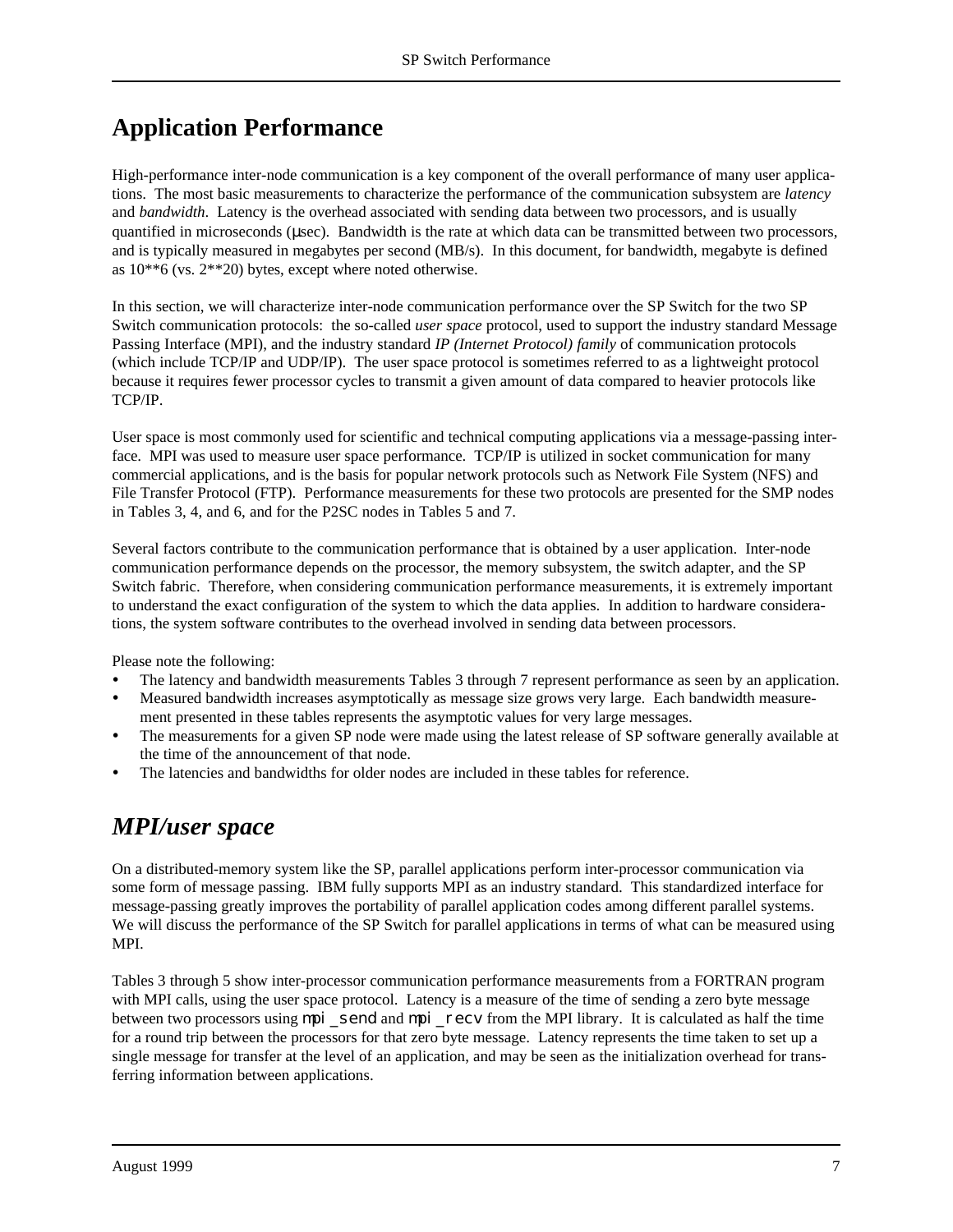These tables also contain data for bandwidth measurements using MPI over the user space interface. The uni-directional bandwidth, sometimes called *point-to-point* bandwidth, was measured for messages of several megabytes in size. The bi-directional bandwidth, sometimes called *exchange bandwidth*, implies simultaneous sending and receiving of messages between processors, thereby achieving a slightly higher data rate. The bi-directional data rate is the sum of the simultaneous data rates in both directions.

#### **SP Nodes and Attached Servers**

| <b>SMP</b>                       | RS/6000             | <b>SP Switch</b>          | Latency | (MB/sec)<br>Bandwidth |                |  |
|----------------------------------|---------------------|---------------------------|---------|-----------------------|----------------|--|
| Processor<br>Type                | Model<br>Equivalent | Adapter<br>$(\mu$ sec $)$ |         | Uni-directional       | Bi-directional |  |
| 200 MHz.<br>POWER3<br><b>SMP</b> | 43P-260             | SPSMX <sub>2</sub>        | 21.7    | 139                   | 170            |  |
| 332 MHz SMP                      | H <sub>50</sub>     | <b>SPSMX</b>              | 23.5    | 83                    | 86             |  |
| 262 MHz RS64<br>Ш                | S7A                 | <b>SPSSA</b>              | 37.3    | 70                    | 87             |  |

The SPSMX2 adapter latency is the lowest achieved on the SP.

Table 3: MPI user space performance with SMP nodes with a single MPI tasks per node

The 200 MHz. POWER3 node with the 125 MHz SPSMX2 adapter has a slightly lower latency than a 332 MHz SMP node with the 100 MHz SPSMX adapter. This is due to the increased speed of the processor in the adapter. The SPSMX2 adapter connects directly to the system *Mezzanine* (MX) bus. The 200 MHz. POWER3 has better MPI bandwidth than the 332 MHz. SMP node because the POWER3 CPU can perform memory-to-memory copies faster. The results above were obtained using the non-threaded MPI library.

The 332 MHz SMP node with the SPSMX Adapter has lower latency and higher bandwidth than the SPS Adapter, or the SP-attached server with the SPSSA adapter. The superior memory bandwidth of the 332 MHz SMP node contributes to the increased MPI bandwidth. The SPSMX adapter also connects directly to the system MX bus. The superior design of the SPSMX leads to improved MPI performance relative to SPS.

Measurements for the SPSSA are included for completeness, even though applications that use SP-attached servers will generally use IP rather than MPI. (Attached servers will generally be used for commercial computing applications, while MPI is generally used by scientific and technical computing applications.)

The performance data shown in Table 3 were generated using the following hardware configurations. Because the measurements were memory-to memory, the processor memory and node internal disk storage configurations did not affect the results.

200 MHz. POWER3 node

- ü Two 2-processor 200 MHz. POWER3 nodes
- One SPSMX2 adapter per node
- SP Switch

332 MHz SMP node

- Two 4-processor 332 MHz SMP nodes
- One SPSMX adapter per node
- SP Switch

262 MHz SP-attached server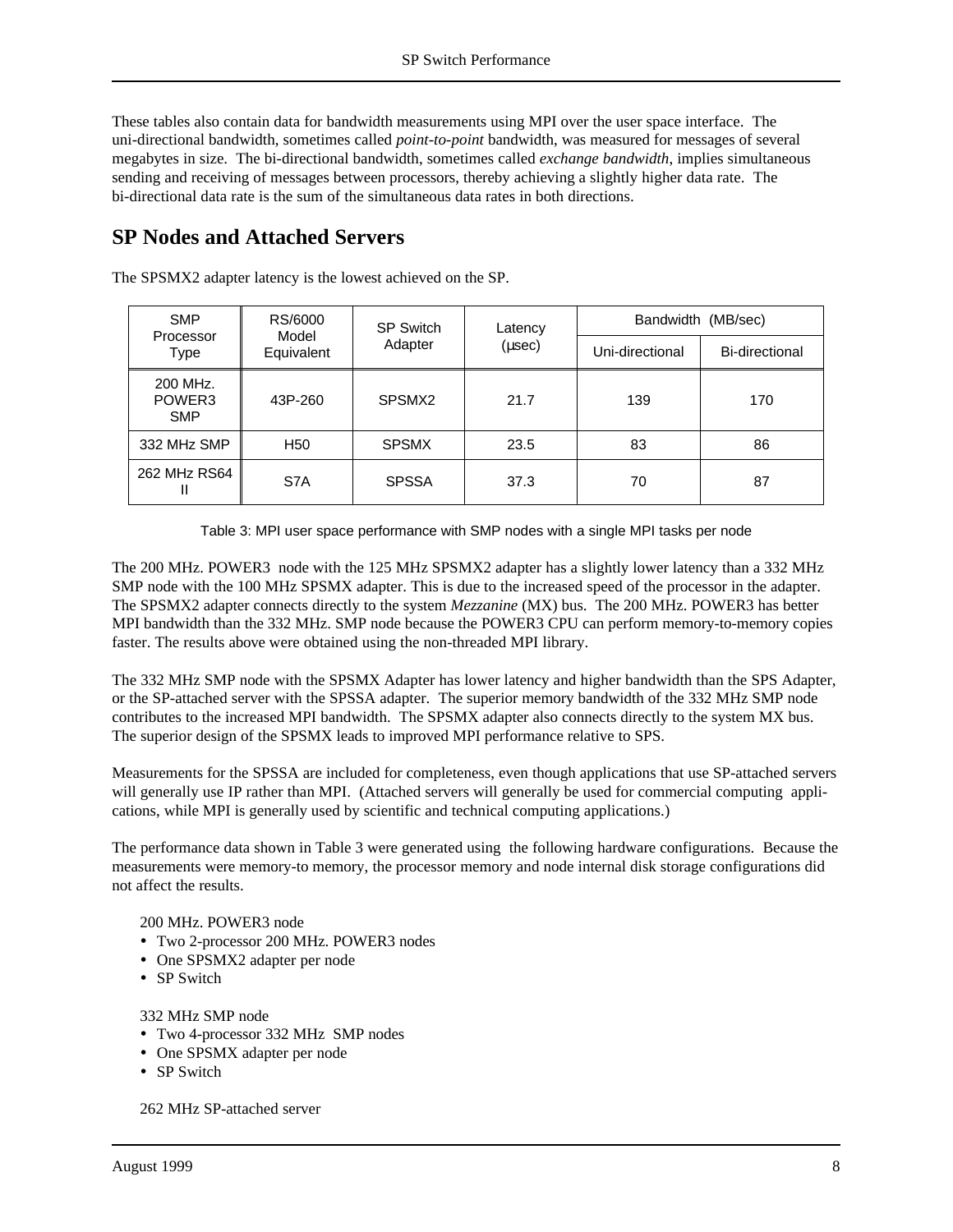- ü Two 4-processor 262 MHz SP-attached servers
- One SPSSA adapter per server
- SP Switch

Release 3.1 of the Parallel Systems Support Programs (PSSP) allows multiple user space processes per adapter (MUSPPA). Table 4 shows unidirectional and exchange bandwidth for multiple MPI tasks per POWER3 and 332 MHz SMP nodes. As the number of tasks per node increases, the aggregate memory to memory copy rate increases. The bandwidth through the SPSMX/SPSMX2 adapter also increases up to four MPI tasks, where the throughput limits of the adapters are reached.

The SPSMX2 adapter is the limiting factor on POWER3 so the bandwidth with two MPI tasks per node is not much better than with one MPI task per node.

| <b>SMP</b>         | Number of        | Bandwidth (MB/sec) |                |  |
|--------------------|------------------|--------------------|----------------|--|
| Processor<br>Type  | <b>MPI</b> tasks | Uni-directional    | Bi-directional |  |
|                    |                  | 83                 | 86             |  |
| 332 MHz SMP        | 2                | 127                | 149            |  |
|                    |                  | 128                | 162            |  |
| 200 MHz POWER3 SMP |                  | 139                | 170            |  |
|                    | າ                | 140                | 185            |  |

Table 4: MPI user space performance on SMP nodes with multiple MPI tasks per node.

## *TCP/IP*

TCP/IP is a more common industry standard communication protocol used to transfer information between any two systems running IP. It is a robust protocol that supports multiple users and reliable transport of data. However, since it supports networking function not currently used by MPI, such as multiplexing, it requires higher processor overhead compared to the user space protocol using MPI.

The performance of the TCP/IP socket protocol on various nodes was measured using Netperf, a public-domain benchmark, and the results are listed in Tables 6 and 7. All Netperf measurements were memory-to-memory to eliminate slower devices, such as disks, from impacting the performance. Note that in these tables, megabyte is defined to mean 2\*\*20 (vs. 10\*\*6) bytes, due to the way Netperf calculates its results. As with the user space measurements, TCP/IP bandwidths are largely determined by the speed with which the TCP and IP protocol stacks are processed. The processor memory copy rate also affects the maximum throughput rate.

It must be emphasized that the performance of the IP protocols family is a strong and complex function of the characteristics of the network, the processor, the processor's memory bandwidth, as well as a lengthy list of IP stack tuning parameters termed *network options*.

#### **SP Nodes and Attached Servers**

The TCP/IP bandwidths on the POWER3 SMP nodes are the highest TCP/IP data rates achievable on any SP node.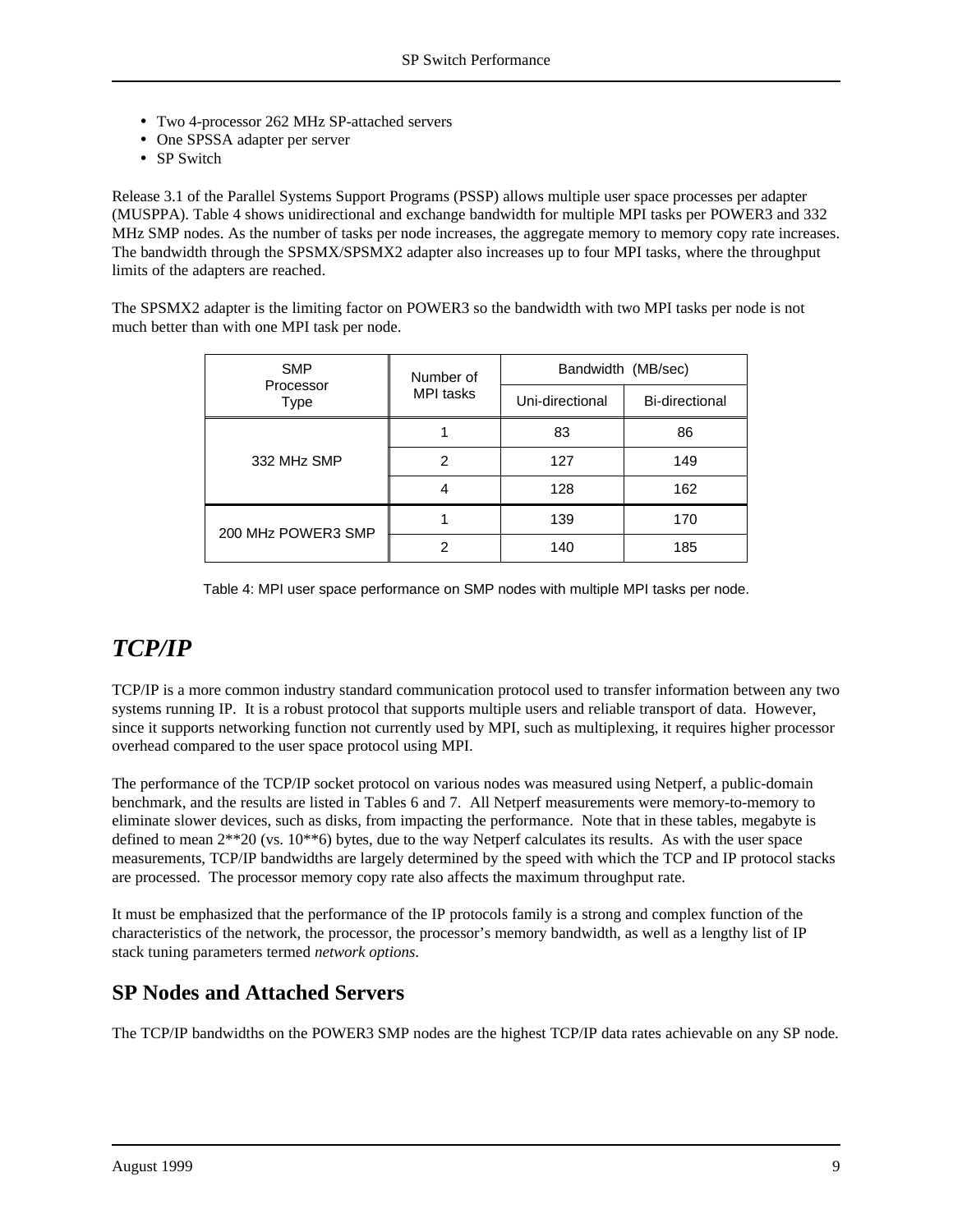|                         | uni-/bi- directional<br>Bandwidth (MB/sec), |       |                     |       |                                  |      |
|-------------------------|---------------------------------------------|-------|---------------------|-------|----------------------------------|------|
| Number of               | 200 MHz.<br>POWER3 SMP<br>node              |       | 332 MHz SMP<br>node |       | 262 MHz<br>SP-attached<br>Server |      |
| processors <sup>1</sup> | Uni-                                        | Bi-   | Uni-                | Bi-   | Uni-                             | Bi-  |
|                         | 114.3                                       | 156.2 | 63.9                | 101.0 | 73.5                             | 88.5 |
| 2                       | 134.8                                       | 174.0 | 114.5               | 156.0 | 73.7                             | 89.9 |
| 4                       | N/A                                         | N/A   | 128.6               | 156.5 | 73.9                             | 89.9 |

Table 5: TCP/IP performance with SMP nodes

The POWER3 SMP node, compared to the 332 MHz. SMP node, delivers between 12% and 78% better bandwidth. These improvements are primarily attributable to the difference in memory bandwidth of the nodes. The 262 MHz SP-attached server delivers excellent single process throughput. However, it is limited by the throughput of the PCI bus to which the SPSSA adapter is connected. The SPSSA adapter uses a 132 MB/s PCI bus and a single adapter in that bus can only get 90 MB/s under a real application.

Bandwidth is the maximum obtainable both uni-directional and bi-directional over TCP between two identical applications running on two identical SMP nodes. All Netperf measurements were memory-to-memory to eliminate slower devices such as disks from impacting the performance.

The SMP nodes can take advantage of multiple processors if there are multiple IP connections running at the same time. The results in Table 5 show that as you increase the number of processors or TCP streams, the aggregate throughput increases for all but the SP-attached server. If only one TCP/IP socket is used, the maximum throughput will be similar to the single-processor throughput no matter how many processors are configured in the node. A single TCP/IP socket currently cannot take advantage of multiple processors, due to the single-threaded nature of memory-to-memory copies and the TCP/IP stack.

The performance data shown in Table 5 were generated using the following hardware configurations. The processor memory and node internal disk storage configurations did not affect the results.

200 MHz POWER3 node

- Two 2-processor 200 POWER3 nodes
- One SPSMX2 adapter per node
- SP Switch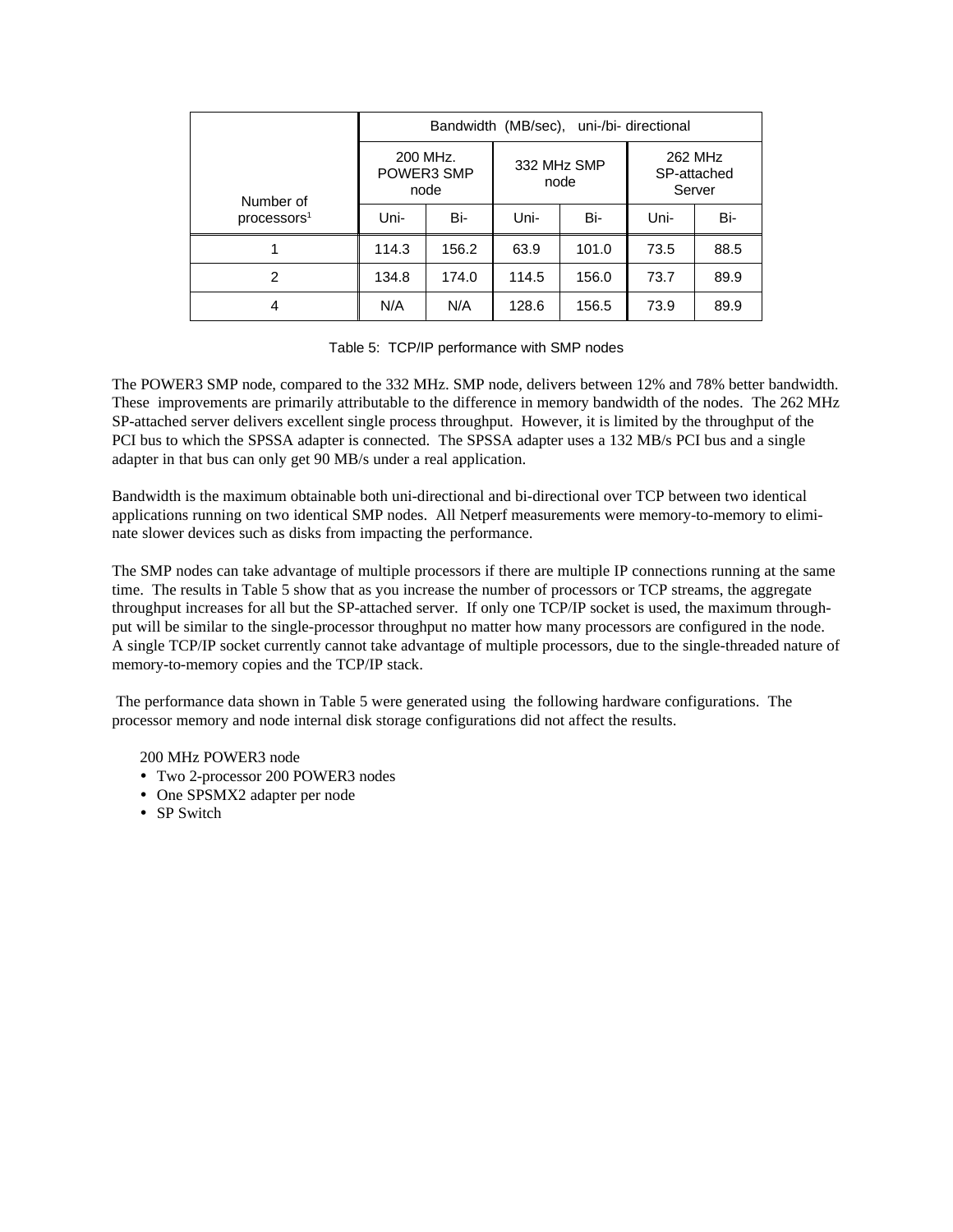#### **SP Switch Router**

The SP can send switch traffic to outside networks through an SP Switch Router. Sold exclusively by IBM (as machine type 9077), this is a combination of the Lucent Technologies (formerly Ascend Communications) GRF router and the IBM SP Switch Router Adapter which connects to the SP Switch fabric. The SP Switch Router node only supports IP traffic. The performance of the SP Switch Router Adapter was measured using the Netperf benchmark described earlier. Table 6 contains the peak aggregate throughput through the SP Router node .

| Adapter type                       | Bandwidth (MB/sec) |                |  |  |
|------------------------------------|--------------------|----------------|--|--|
|                                    | Uni-directional    | Bi-directional |  |  |
| <b>SP Switch</b><br>Router Adapter | 100                | 200            |  |  |

Table 6: TCP/IP performance through the SP Router nodes

The performance data shown in Table 6 were generated using the following hardware configuration. The node internal disk storage configuration did not affect the results. Not all nodes in the test configuration were needed to sustain the peak throughput of the SP Router node.

SP Switch Router

- 1 SP Switch Router
- 2 SP Switch Router Adapters
- 10 P2SC 120 MHz nodes
- ü 8 P2SC 135 MHz nodes
- One SPS adapter per node
- SP Switch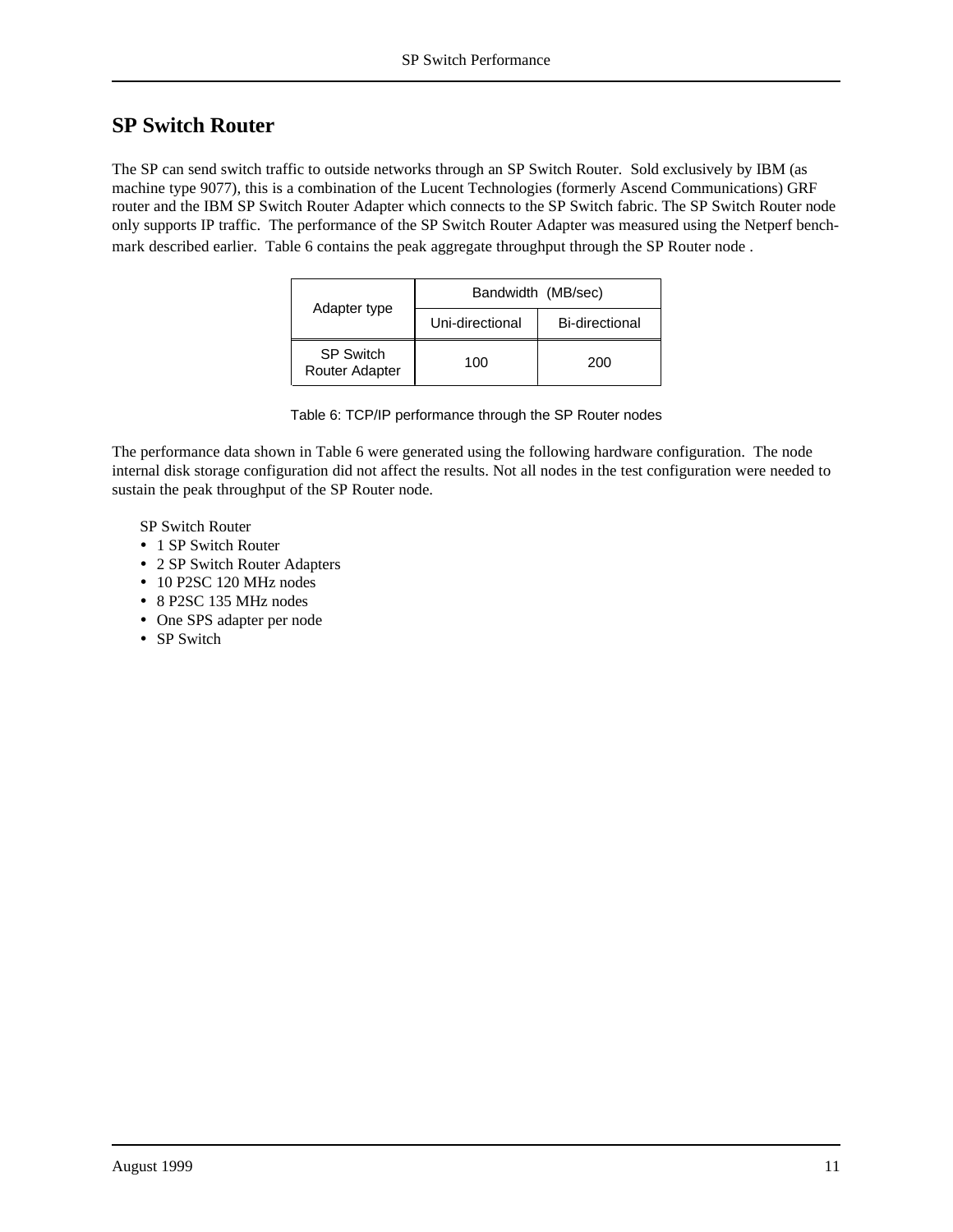#### **Special Notices**

This publication was produced in the United States. IBM may not offer the products, programs, services or features discussed herein in other countries, and the information may be subject to change without notice. Consult your local IBM business contact for information on the products, programs, services and features available in your area. Any reference to an IBM product, program, service or feature is not intended to state or imply that only IBM's product, program, service or feature may be used. Any functionally equivalent product, program, service or feature that does not infringe any of IBM's intellectual property rights may be used instead of the IBM product, program, service or feature.

Information in this paper concerning non-IBM products was obtained from the suppliers of these products, published announcement material or other publicly available sources. Sources for non-IBM list prices and performance numbers are taken from publicly available information including D.H. Brown, vendor announcements, vendor WWW Home Pages, SPEC Home Page, GPC (Graphics Processing Council) Home Page and TPC (Transaction Processing Performance Council) Home Page. IBM has not tested these products and cannot confirm the accuracy of performance, compatibility or any other claims related to non-IBM products. Questions on the capabilities of non-IBM products should be addressed to the suppliers of those products.

IBM may have patents or pending patent applications covering subject matter in this paper. The furnishing of this presentation does not give you any license to these patents. Send license inquires, in writing, to IBM Director of Licensing, IBM Corporation, 500 Columbus Avenue, Thornwood, NY 10594 USA.

All statements regarding IBM's future direction and intent are subject to change or withdrawal without notice, and represent goals and objectives only. Contact your IBM local Branch Office or IBM Authorized Reseller for the full text of a specific Statement of General Direction.

The information contained in this paper has not been submitted to any formal IBM test and is distributed AS IS. While each item may have been reviewed by IBM for accuracy in a specific situation, there is no guarantee that the same or similar results will be obtained elsewhere. The use of this information or the implementation of any techniques described herein is a customer responsibility and depends on the customer's ability to evaluate and integrate them into the customer's operational environment. Customers attempting to adapt these techniques to their own environments do so at their own risk.

The information contained in this paper represents the current views of IBM on the issues discussed as of the date of publication. IBM cannot guarantee the accuracy of any information presented after the date of publication.

All prices shown are IBM's suggested list prices; dealer prices may vary.

IBM products are manufactured from new parts, or new and serviceable used parts. Regardless, our warranty terms apply.

Any performance data contained in this paper was determined in a controlled environment. Therefore, the results obtained in other operating environments may vary significantly. Some measurements quoted in this paper may have been made on development-level systems. There is no guarantee that these measurements will be the same on generally-available systems. Some measurements quoted in this presentation may have been estimated through extrapolation. Actual results may vary. Users of this presentation should verify the applicable data for their specific environment.

The following terms are trademarks of International Business Machines Corporation in the United States and/or other countries: AIX, RS/6000, SP.

Microsoft, Windows, Windows NT and the Windows 95 logo are trademarks or registered trademarks of Microsoft Corporation. UNIX is a registered trademark in the United States and other countries, licensed exclusively